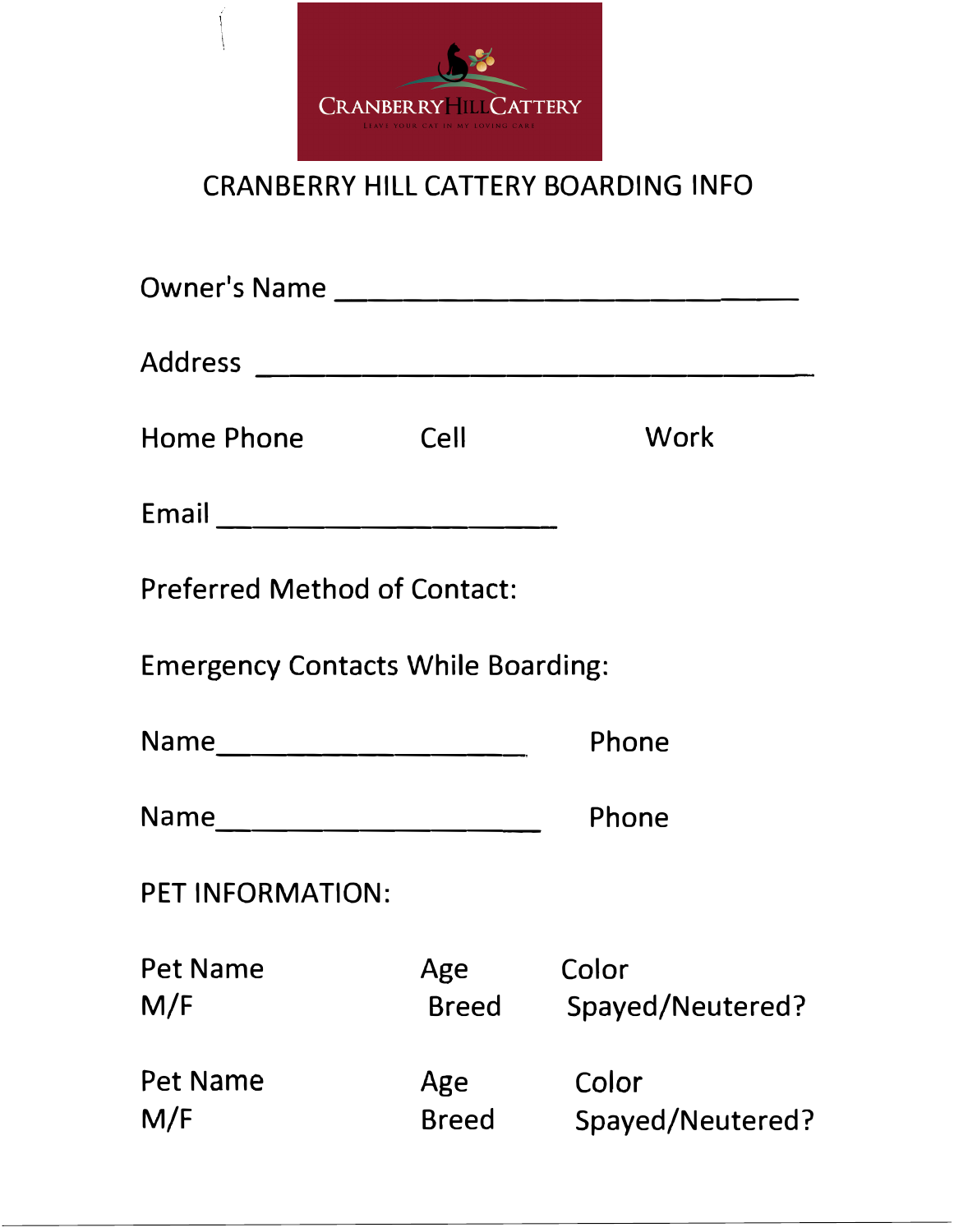## CRANBERRY HILL CATTERY BOARDING INFO

List All Medications, Dosage, and Special Instructions:

Cat's Name \_\_\_\_\_\_\_\_\_ Medication\_\_\_\_\_\_\_\_ Dosage Instructions \_\_\_\_\_\_\_\_\_\_\_\_\_\_\_\_

Feeding Instructions (Quantity & Frequency)

List Any Health Problems or Concerns such as Separation Anxiety, Allergies, Litter Box Issues, Cough, Excessive Drinking, Etc.

| <b>Veterinarian's Office Name</b> |       |  |
|-----------------------------------|-------|--|
| <b>Veterinarian's Name</b>        |       |  |
| <b>Address</b>                    |       |  |
|                                   | Phone |  |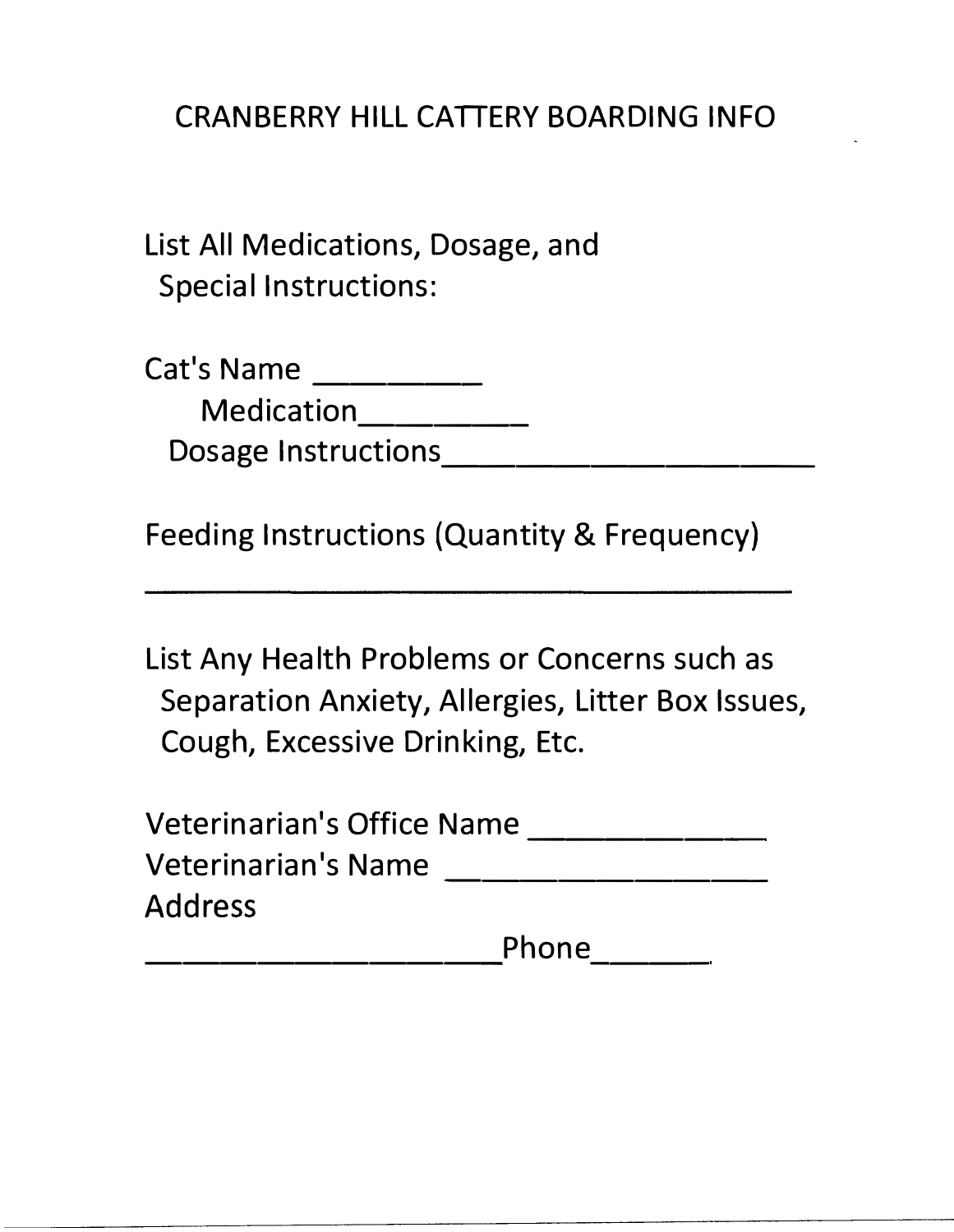## CRANBERRY HILL CATTERY BOARDING INFO

VACCINATION REQUIREMENTS:

FVRCP (Distemper)(Current within 2 years) Up to 10 years of age. Please provide documentation.

RABIES: (Current within 1-2 years) Please provide documentation.

CATS MUST BE FREE OF FLEAS

CATS MUST BE SPAYED/NEUTERED